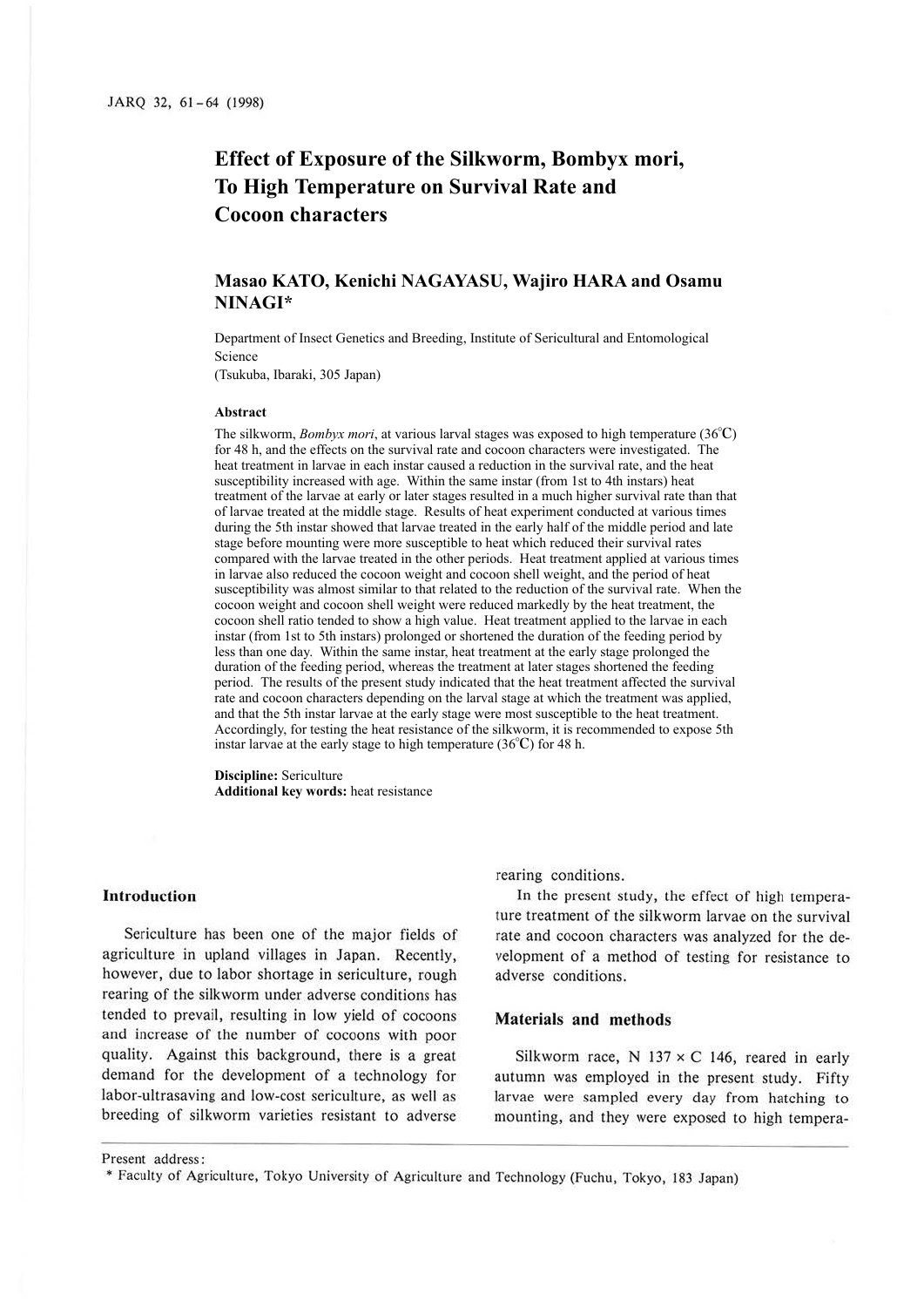ture  $(36^{\circ}$ C) for 48 h in an incubator. During the heat treatment, younger larvae were kept in a plastic petri dish (25  $\times$  18  $\times$  3 cm in size), while older larvae were kept in rearing cages  $(43 \times 32 \times 8 \text{ cm} \text{ in size})$ , with a plastic lid. Moisture in both petri dish and rearing cage was kept at more than 90% RH during the treatmem, and the larvae were fed fresh mulberry leaves twice a day.

After the heat treatment, the tested larvae were transferred to ordinary rearing conditions at  $25-28^{\circ}$ C and they continued to feed until mounting. After pupation, each tested larval group was investigated for the duration of the feeding period, survival rate based on the percentage of pupation, and quantitative characters of cocoon.

#### **Results**

#### *I) Survival rate*

When the larvae in the 1st-3rd instars were subjected to the heat treatment, some of them died sporadically at the larval stage, at the time of mounting, and after spinning. In the larval group in whicb the heat treatment was applied in the 4th instar, few larvae died within the 4th instar, but most of the dead larvae were in the 5th instar and in the period after mounting. In the larval group in which the heat treatment was applied at the early stage of the 5th instar, dead larvae were mainly in the 5th instar, whereas in the group treated at the late stage of the Sch instar larval death occurred in the mounting period and in cocoons.

Relationship between the larval stage at which the heat treatment was applied and the survival rate is shown in Fig. I. The survival rate of the larval



Fig. I. Effect of heat treatment (36°C for 48 h) in larvae at various stages on survival rate 0: Untreated control, 1-V: lnstar.

group treated in the 1st-3rd instars tended to be higher than that of the larval group treated in 4th - 5th instars. The susceptibility to heat treatment was stage-specific within the same instar. The 4th instar larvae at the middle stage were most susceptible to the heat treatment which reduced the survival rate than larvae at other stages of the same instar. The 5th instar larvae treated with heat on the 2nd day or the 6th - 7th day showed a remarkable reduction of the survival rate, while larvae treated on the 3rd-5th day or at the mature stage displayed a relatively high survival rate.

#### *2) Duration of feeding period*

Fig. 2 shows the effect of heat treatment on the duration of the feeding period after hatching to mounting. The duration of the feeding period in control larvae was 23 days, while in the treated larvae the period varied from 22 to 24 days depending on the larval time at which the heat treatment was applied. For instance, the 4th instar larvae on the 2nd day were susceptible to heat, resulting in the prolongation of the duration of the feeding period, whereas in the larvae at the late stage of the same instar, the duration of the period was shortened. Heat treatment applied to the 5th instar larvae at the early stage (1st to 3rd days) tended to prolong the duration of the feeding period compared with the larvae treated at the later stage (after 6th day).

These results indicated that heat treatment applied to larvae in each instar at the early stage tended to prolong the duration of the feeding period compared with the larvae treated at the middle stage.

#### *3) Cocoon weight and cocoon shell weight*

Effect of heat treatment on cocoon weight is



Fig. 2. Effect of heat treatment in larvae at various stages on duration of feeding period 0: Untreated control, 1-V: lnstar.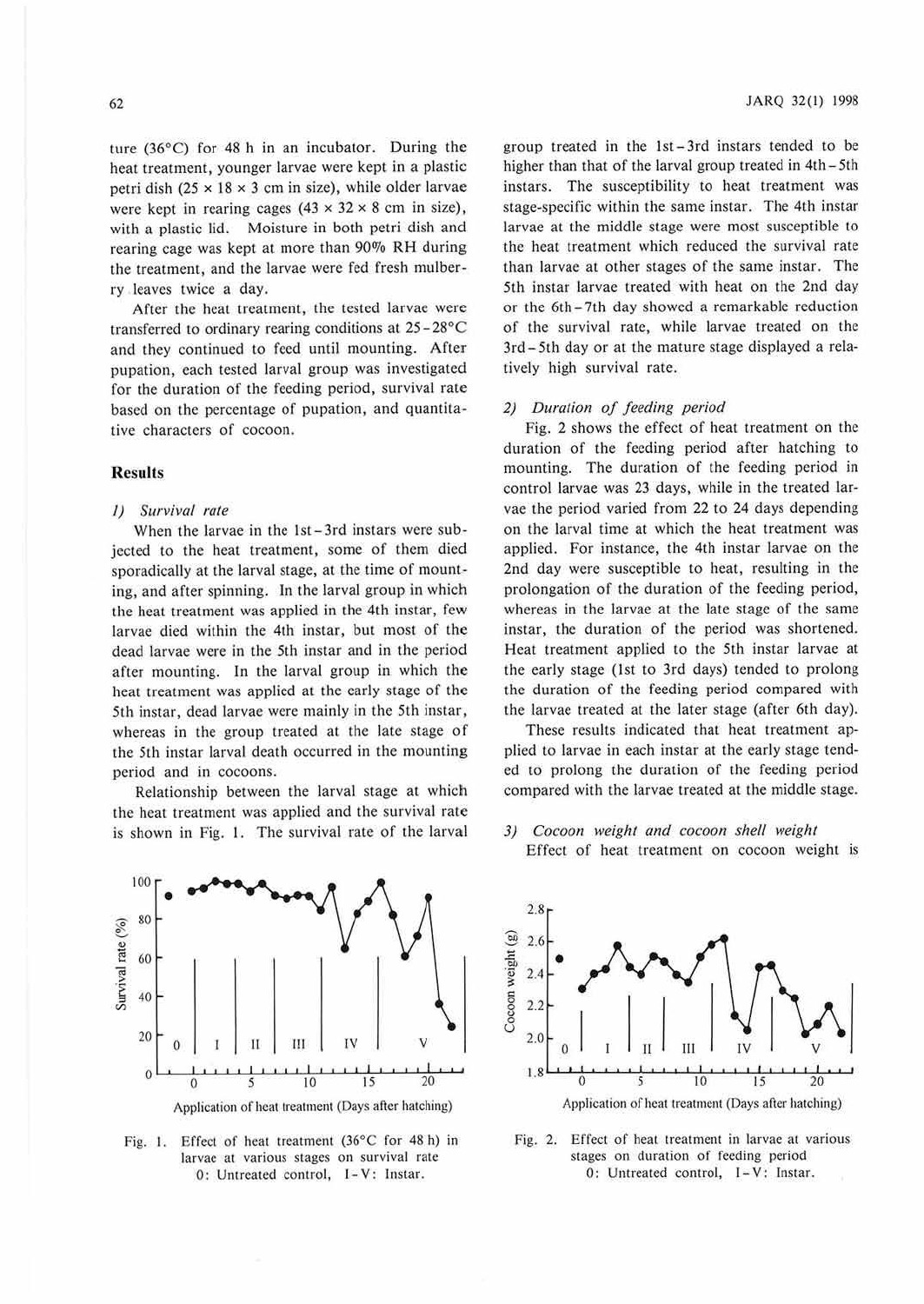shown in Fig. 3. The larvae subjected to heat treatment during the 1st to 3rd instars produced cocoons with a weight ranging from 2.42 to 2.61 g. On the other hand, larvae subjected to heat treatment in the 4th instar produced cocoons with a weight ranging from 2.08 to 2.75 g, while the 5th instar larvae



Fig. 3. Effect of heat treatment in larvae at various stages on cocoon weight 0: Untreated control, I-V: Instar.



Fig. 4. Effect of heat treatment in larvae at various stages on cocoon shell weight 0: Untreated control, I-V: Instar.



Fig. *5.* Effect of heat treatment in larvae at various stages on cocoon shell ratio 0: Untreated control, 1-V: lnstar.

subjected to the heat treatment produced cocoons with a weight ranging from  $2.06$  to  $2.44$  g. Thus, a relatively large variation in cocoon weight was induced when the heat treatment was applied to 4th instar larvae, while the cocoon weight was most reduced by treatment of 5th instar larvae.

Heat susceptibility of the 5th instar larvae leading to a reduction of the cocoon weight increased gradually after ecdysis to the middle stage (3rd *to*  4th days) when the susceptibility was highest, and then decreased slightly to the later stages. Thus, the application of the heat treatment at the middle of the 4th or 5th instar promoted considerably the induction of a low cocoon weight.

Effect of heat treatment on the reduction of cocoon shell weight was very similar to that on the reduction of the cocoon weight as shown in Fig. 4, with variations depending on the larval stage at which the heat treatment was applied. When both cocoon weight and cocoon shell weight were reduced markedly by the heat treatment in larvae, the cocoon shell ratio tended to show a high value as depicted in Fig. 5.

### **Discussion**

High temperature is one of the main factors causing environmental stress in the silkworm. Kato et al.<sup>1)</sup> and Nagayasu et al.<sup>3)</sup> reported that the effect of high temperature on the survival rate, duration of feeding period, and cocoon characters of the silkworm varied with the larval stage at which the heat treatment was applied. Similar results were obtained in the present study.

Kato et al.<sup>2)</sup> compared the resistance to high temperature among various silkworm races, and identified 2 types of races, resistant and susceptible. Crossing tests between resistant and susceptible races indicated that the resistance to high temperature is a heritable character. Similar results were reported by Ninagi et al.<sup>4,5)</sup>. These studies suggest that it may be possible to breed silkworms resistant to high temperature.

Shirota<sup>6)</sup> selected silkworms resistant to high temperature based on the high percentage of pupation from the larvae treated with heat in the 5th instar, resulting in the development of a resistant race.

In the selection of silkworms resistant to high temperature, it is important to develop an appropriate method of testing for heat resistance. The results of the present study indicate that heat resistance can be evaluated based on the survival rate and cocoon